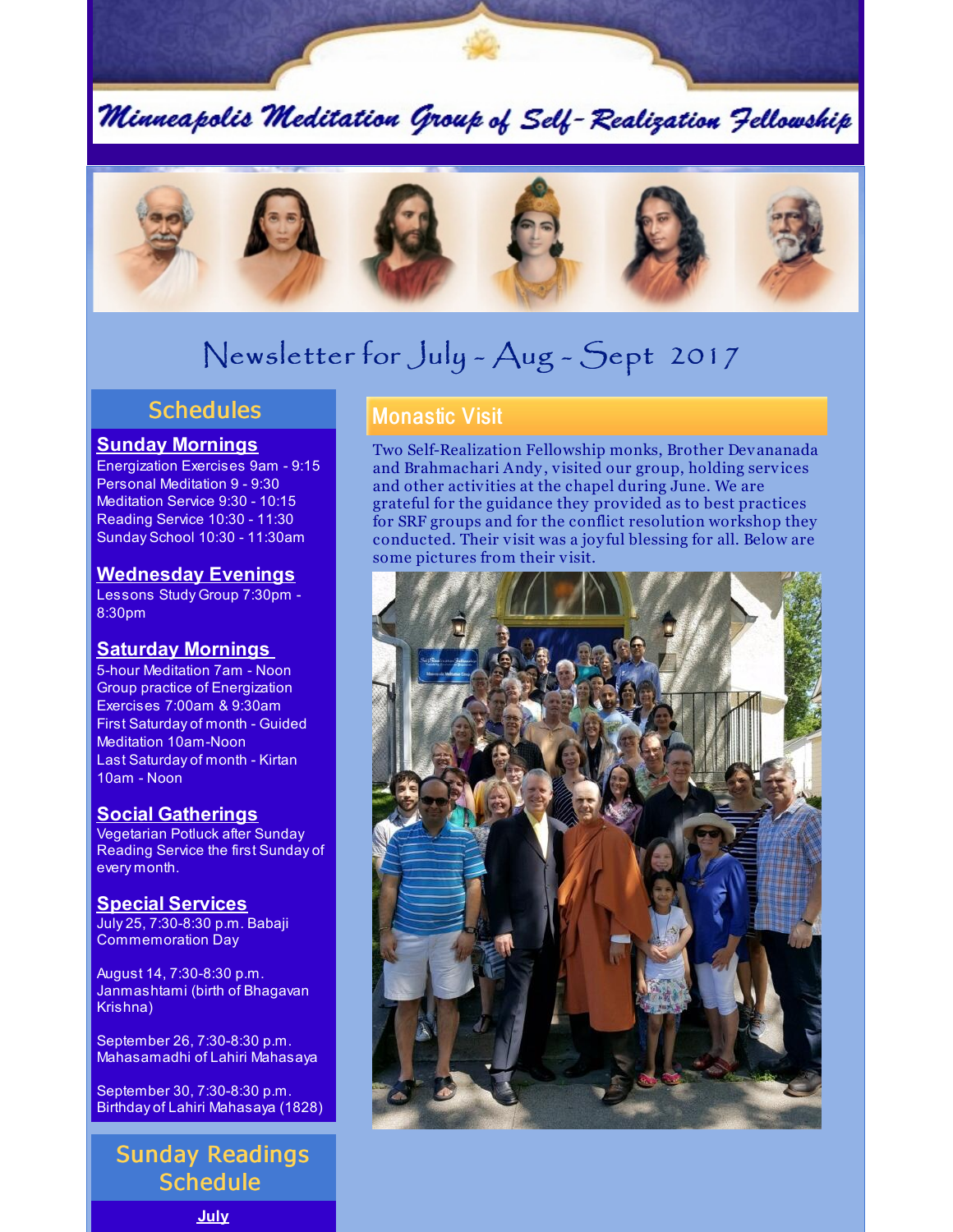Seeing God as the Sole Doer Building World Unity Understanding Reincarnation The Spiritual Science of Kriya Yoga Why We Suffer

#### **August**

 How to Develop True Intuition Who Made God? Miracles: The Working of Higher Laws The Battle Between Good and Evil

#### **September**

 Meditation: Direct Perception of God How to Spiritualize Business The Unlimited Power of the **Mind** Be a Smile Millionaire

### Quote From Master



"Your greatest necessity is God. He will give you not only your *"necessary necessities"*, but your *"unnecessary necessities"* as well. He will satisfy your every desire when you are one with Him. Your wildest dreams will come true"

-Paramahansa Yogananda in *"Man's Eternal Quest"*







### Mother Center's Website

Have you ever visited Self Realization Fellowship (SRF)'s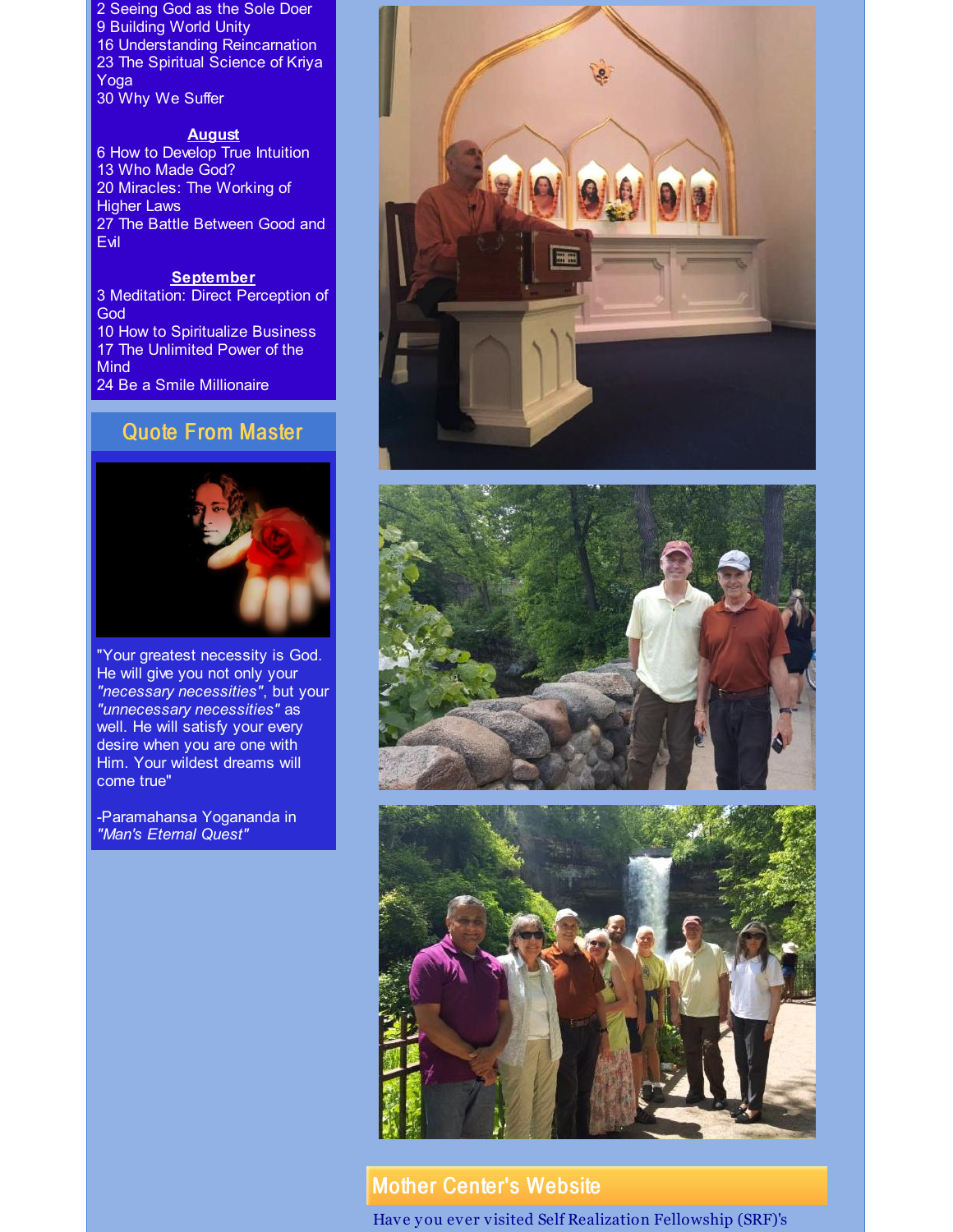website [www.yogananda-srf.org](http://www.yogananda-srf.org) ? Here are some nice aspects of the website: From the home page, click on Paramahansa Y ogananda on the top main menu. Using the left [navigation](http://www.yogananda-srf.org/listentopy/Listen_to_Paramahansa_Yogananda.aspx) options on this page, you can listen to Master's voice in excerpts from a number of CD's. There's something very special about hearing his voice! Also enjoy the Disciples [Reminisce](http://www.yogananda-srf.org/disciples/Disciples_Reminisce.aspx) (accessible from the left navigation options on the Paramahansa Y ogananda main page.) The form of the reminiscences varies; some are text, others audio and still others video. It's always inspiring to learn about the experiences of those who worked and studied with Master during his years here on earth. These are just some of the gems on SRF's [website](http://www.yogananda-srf.org/Default.aspx) and you are encouraged to explore it.

### Importance of Group Meditation

#### *By Paramahansa Yogananda on Spiritual Fellowship in Fall 2016 edition of Self-realization Magazine.*

If a person wants to become an artist, he should associate with artists. If he wants to be a good businessman, he should associate with successful leaders in the business field. If he wants to become a spiritual giant, he should associate with devotees of God. Always keep in mind that when the devotee first starts on the spiritual path, environment is stronger than will power!

Group meditation is a castle that protects the new spiritual aspirants as well as the veteran meditators. Meditating together increases the degree of Self-realization of each member of the group by the law of invisible vibratory exchange of group magnetism. The proximity of other's spiritual vibrations has the power of raising your own. Meditating with other devotees thus helps you to quicken your evolution. They inspire you on your climb up the ladder of Self-realization; and you, by your example, can also be helpful to them.

### Special Services

Our Guru Paramahansa Y ogananda said, *"Celebration of the birthday of a God-realized soul should not be belittled as a merely social ceremony. It is a deeply spiritual occasion on which the vibrations of blessing from an illumined master are stronger than on other days of the year, because in the astral world, also, a celebration is taking place. Devotees who attend these birthday ceremonies with the right attitude will reap spiritual benefits and will find their high resolutions strengthened."*

There are 4 Special Services during the 3rd quarter of 2017 .

- Tuesday , July 25, 7 :30-8:30 p.m. Babaji Commemoration Day (1920)
- Monday , August 14, 7 :30-8:30 p.m. Janmashtami (birth of Bhagavan Krishna)
- Tuesday, September 26, 7:30-8:30 p.m. Mahasamadhi of Lahiri Mahasay a (1895)
- Saturday , September 30, 7 :30-8:30 p.m. Birthday of Lahiri Mahasaya (1828)

The chapel will open half an hour before each service for individual meditation. For each service, please bring a flower to be offered as an expression of devotion to God and the SRF Gurus and a monetary offering in an envelope as a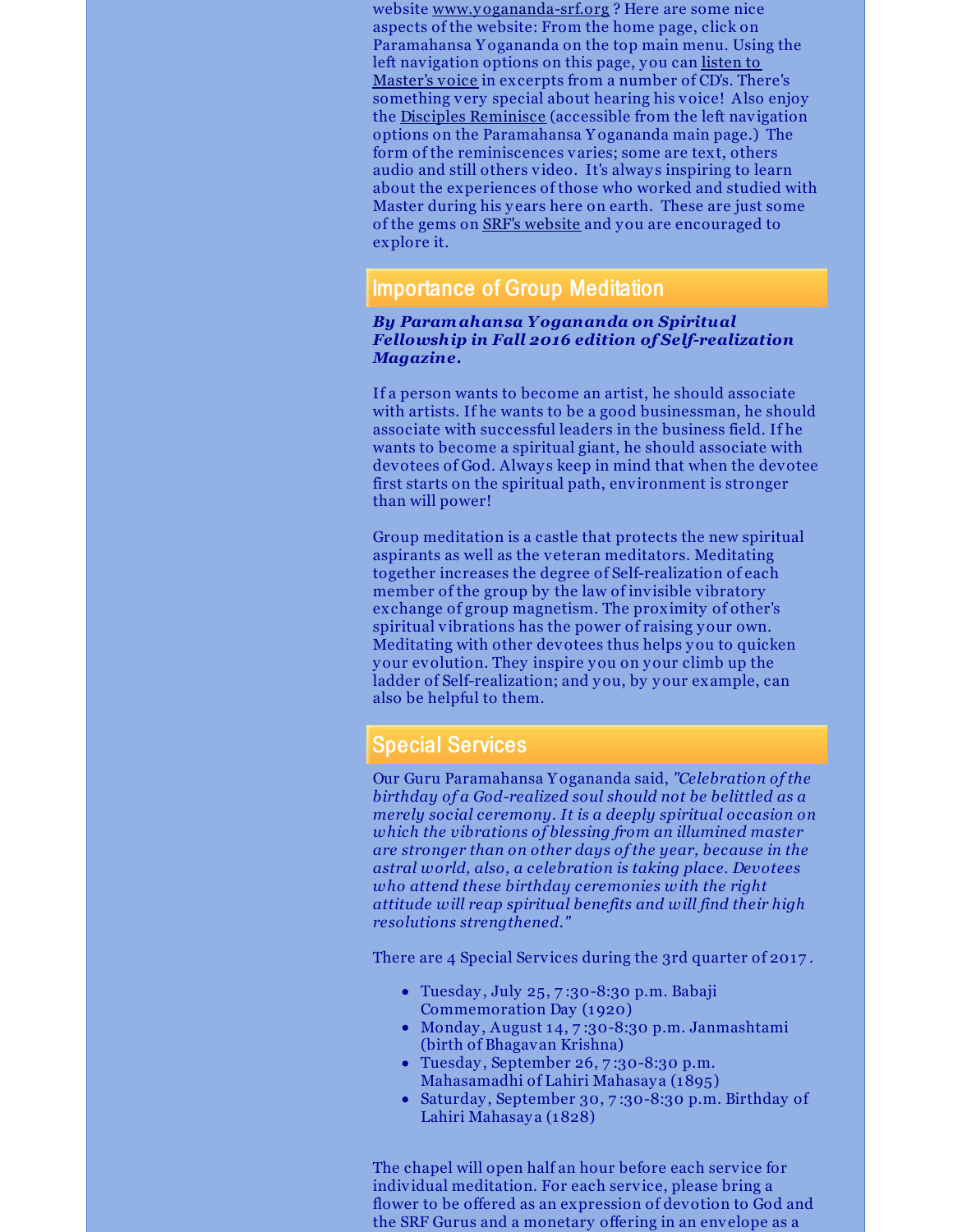symbol of loy alty and faithfulness to the cause of SRF. Checks for the commemorative offerings should be made out to Self-Realization Fellowship.

### Committee News and Announcements

**Sunshine Committee:** We would like everyone to be aware that the Minneapolis Meditation Group has a Sunshine Committee. If you know of a member of the group that is experiencing a life challenge such as a serious illness or illness of a family member, please call the group's phone number and the Sunshine Committee will send a card on behalf of the group.

**Volunteer Opportunities:** Helping the Guru's work brings many blessings to those who serve. We offer various different opportunities to make a divine investment with your time and talents.

Here is a list of positions that currently open (click on the link to email the committee chair):

- [Ushers](mailto:ushers@srfminneapolis.org)
- Flower [Arrangements](mailto:flowers@srfminneapolis.org)
- Garland [Preparation](mailto:garlands@srfminneapolis.org)
- [Landscaping](mailto:landscaping@srfminneapolis.org) Assistants
- Electronic [Newsletter](mailto:terry.schwab@srfminneapolis.org) Editors
- [Drivers](mailto:sunshine@srfminneapolis.org) for rides
- Building [Maintenance](mailto:maintenance@srfminneapolis.org)
- [Cleaning](mailto:cleaning@srfminneapolis.org)

We will be happy to provide you with all the necessary training for the position. Y ou can communicate directly to the chairperson who is coordinating the volunteers for one of the above positions by clicking on the corresponding link, or you can also contact our [Coordinator](mailto:coordinator@srfminneapolis.org) if you just want to help wherever you are needed. We appreciate your generosity .

*"Many blessings come to those that serve this work'' - Paramahansa Y ogananda*

### Minneapolis Meditation Group Book Room

Y ou are welcome to visit our book room where there are books and audio CDs by Paramahansa Y ogananda as well as other CDs, DVDs and other items for purchase. Several books and media are also available for borrowing from the library in the book room.

There is also a lending library where one is free to check out books.

### SRF World Convocation 2017

The 2017 World Convocation will be held from August 6 - 12 and hotel registration for the Westin Bonaventure and other hotels opens February 1, 2017. Many hotels in the area have discounted rates for SRF members. Convocation can be a very inspiring and deepening experience for devotees. It is a wonderful way to recharge the spiritual battery .

For more information about hotel bookings and convocation information you may visit the **SRF** [website](http://www.yogananda-srf.org/srf_world_convocation.aspx#.WGXknvkrKUl) here.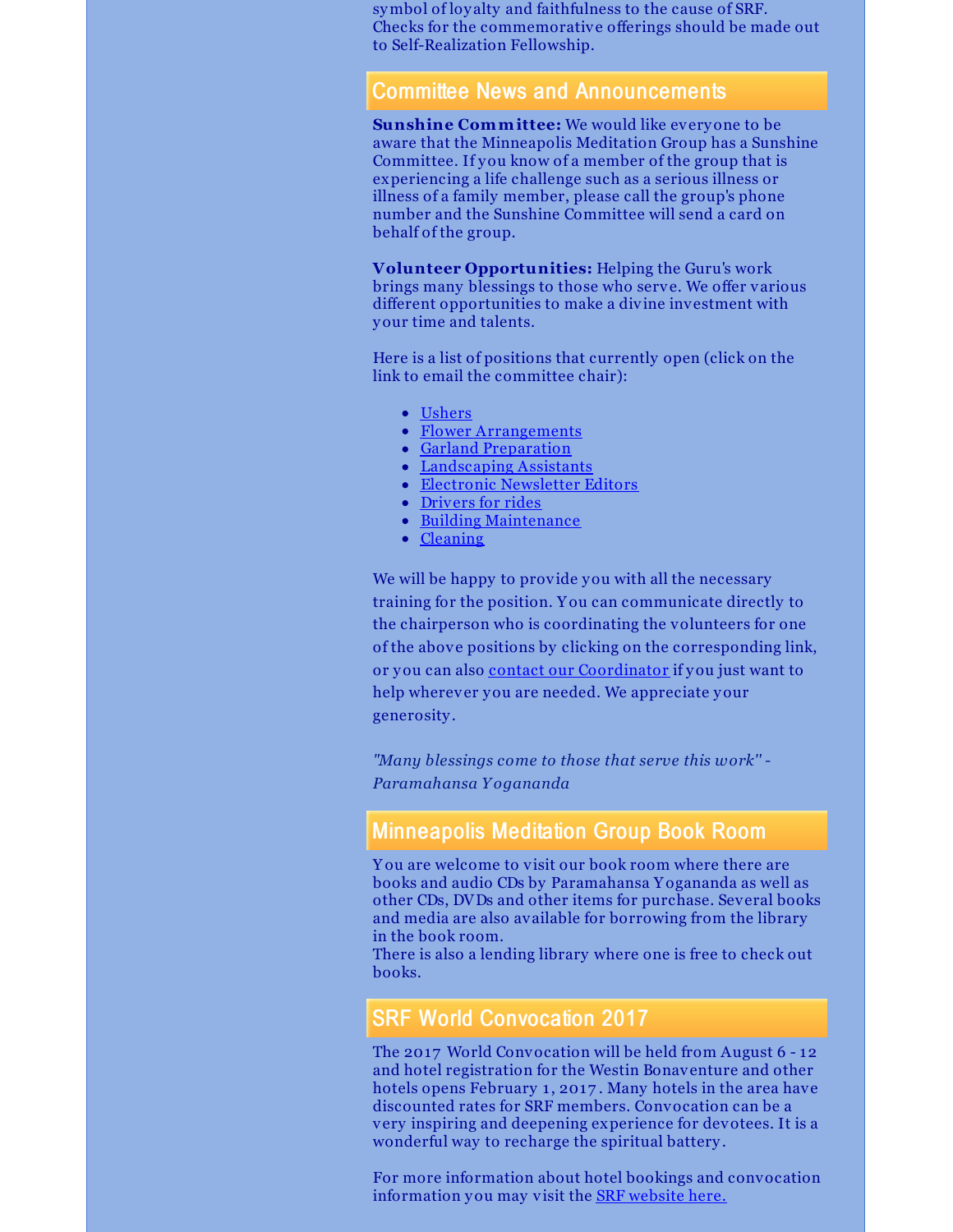The participants experience an immersion in the Kriya Yoga teachings and techniques of Paramahansa Y ogananda at this, SRF's largest annual event-led by senior monks and nuns of Self-Realization Fellowship. In 2016's convocation, there were some 4,000 people in attendance from all parts of the United States and more than 40 other countries.



### Donations Information

If you write a check to the group, please know that checks pay able to "Minneapolis Meditation Group"will be deposited locally and used to support the group's activities, pay utility bills and so on. Checks pay able to "Self Realization Fellowship" are sent to SRF's world headquarters in Los Angeles and are used by them to support SRF's work. It is customary when writing checks during special services such as commemorative serives to make the check pay able to SRF. If you wish to specifically help the group with re-pay ing the building loan, make your check pay able to "Self Realization Fellowship" and write "MMG Building Fund" in the memo section of the check. Thank you for your support of our group.

### Electronic Payments Service

Now you can make electronic payments for various items such as retreats, books or donations to Minneapolis Meditation Group using paypal. Please use the following link to make electronic payments.

<https://www.paypal.me/srfminneapolis>

Please note that it's free within the U.S. to send money to us with paypal when you use only your PayPal balance or bank account, or a combination of your PayPal balance and bank account. It is expected that there would be a fee to send money as a personal payment using a debit card or credit card. The fee in the U.S. is 2.9% plus \$0.30 USD of the amount you send. For example, if you send \$17 5.00 USD by credit card, the fee would be \$5.38 USD. Please check the paypal website to verify this information. Should you decide to send a payment using paypal, please include your full name, phone number and the details of what the payment is for.

News From Mother Center

Kriy a Y oga and the work of